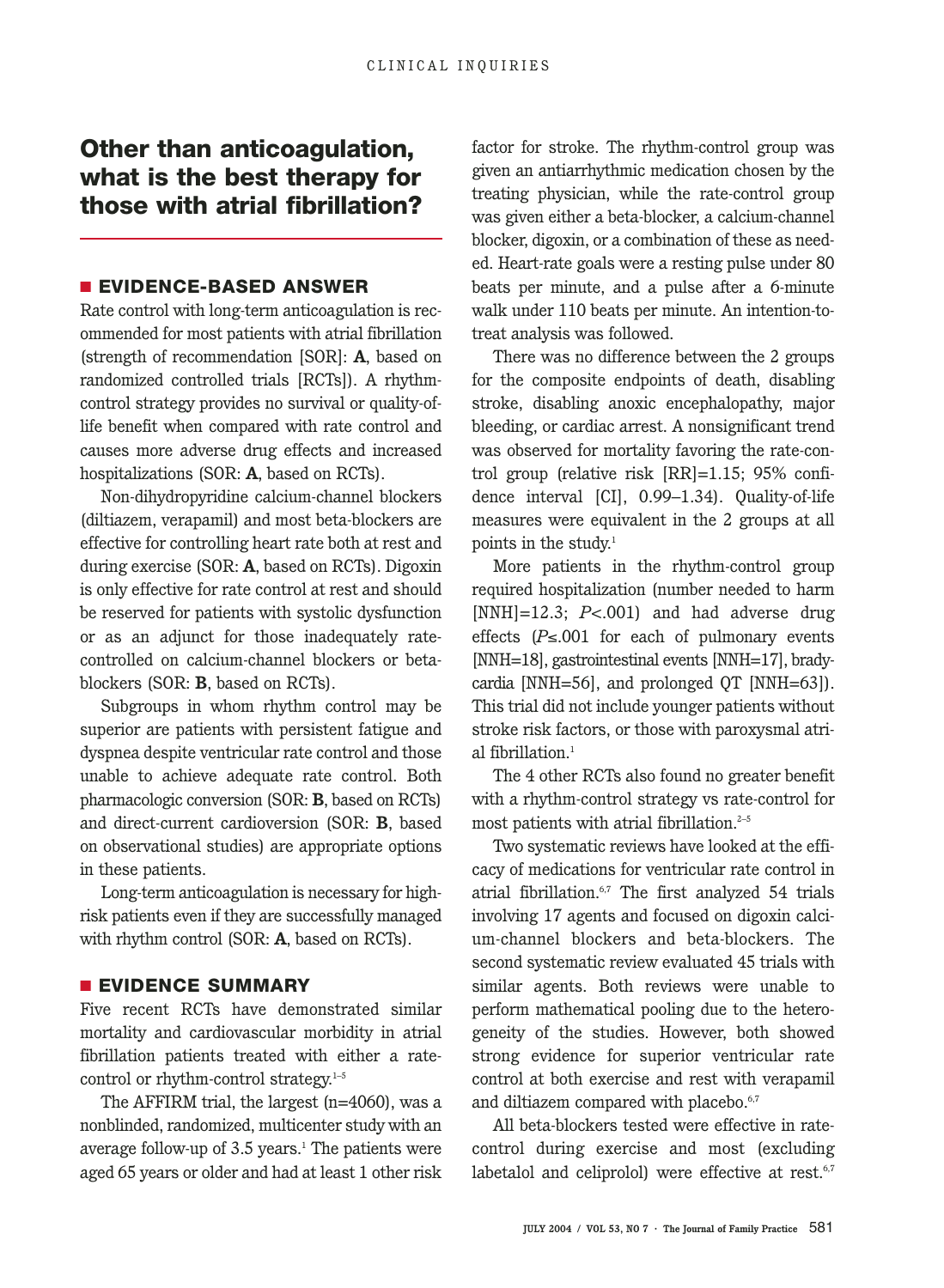# A rhythm-control strategy provides no survival or quality-of-life benefit when compared with rate control

Digoxin was ineffective during exercise and less effective than beta-blockers or calcium-channel blockers at rest.<sup>6-8</sup> The combination of digoxin plus a calcium-channel blocker or beta-blocker may have increased benefit compared with either drug alone.<sup>6</sup> Evidence was insufficient to recommend propafenone, clonidine, or amiodarone for rate control.<sup>7</sup>

In select patients, a rhythm-control approach may be desirable. A meta-analysis of 60 RCTs evaluated 8 drugs for acute cardioversion. Ibutilide, flecainide, dofetilide, propafenone, and amiodarone were found to have the strongest evidence of efficacy.<sup>6</sup> There was moderate evidence for quinidine and insufficient evidence for disopyramide and sotalol.<sup>6</sup> Studies of pharmacologic conversion suffer from small sample size, short follow-up, and variable duration of atrial fibrillation.6 A review of limited research reveals an 80% to 85% immediate success rate for DC cardioversion, with rare side-effects of ventricular tachycardia, transient AV node dysfunction, and significant skin blistering.<sup>6</sup>

For patients who elect a rhythm-control approach, RCTs demonstrate the need for continued long-term anticoagulation in high-risk patients even if they are maintained in sinus rhythm.<sup>1,4,5</sup> (High-risk patients are defined as those aged >65 years, or those <65 years with 1 or more stroke risk factors: diabetes, hypertension, heart failure, prior transient ischemic attack or stroke or systemic embolism, or echocardiographic evidence of a left atrium >50 mm, a shortening fraction <25%, or an ejection fraction <40%.)

## ■ **RECOMMENDATION FROM OTHERS**

The American Academy of Family Practice/ American College of Physicians' clinical guidelines support a rate-control strategy for most patients with atrial fibrillation and recommend atenolol, metoprolol, diltiazem, or verapamil as the first-choice drugs.<sup>8</sup> Digoxin is recommended as a second-line agent. DC cardioversion and pharmacologic conversion for patients who desire a rhythm-control strategy are described as "appropriate options."8

*Kara Cadwallader, MD, Family Practice Residency of Idaho, University of Washington, Seattle; Terry Ann Jankowski, MLS, University of Washington Health Sciences Libraries, Seattle*

# ■ **CLINICAL COMMENTARY: Rate control best for atrial fibrillation**

AFFIRMed at last, it's rate-controlling and not rhythm-controlling drugs that get the evidencebased nod for most types of atrial fibrillation. While rate and rhythm control were equally efficacious in most patient-oriented outcomes, the antiarrhythmics sent more people to the hospital and, potentially, killed more people than the rate controlling medications. The antiarrhythmics, especially amiodarone,<sup>9</sup> do have a place in maintaining sinus rhythm in select patients with atrial fibrillation; but that role is limited and may be best managed with the help and support of a cardiologist.

The atrial fibrillation evidence also suggests that we need to place beta-blocker and nondihydropyridine calcium-channel blockers (ie, verapamil and diltiazem) as first-line choices for rate-control therapy. Digoxin still has a place in our medical armamentarium; but its role is as an adjunct or backup to the blockers for most patients.

*Clint Koenig, MD, MS, Fulton, Missouri*

#### **REFERENCES**

- 1. Wyse DG, Waldo AL, DiMarco JP, Domanski MJ, Rosenberg Y, Schron EB, et al. A comparison of rate control and rhythm control in patients with atrial fibrillation. *N Engl J Med* 2002; 347:1825–1833.
- 2. Hohnloser SH, Kuck KH, Lilienthal J. Rhythm or rate control in atrial fibrillation—Pharmacological Intervention in Atrial Fibrillation (PIAF): a randomised trial. *Lancet* 2000; 356:1789–1794.
- 3. Van Gelder IC, Hagens VE, Bosker HA, et al. A comparison of rate control and rhythm control in patients with recurrent persistent atrial fibrillation. *N Engl J Med* 2002; 347:1834–1840.